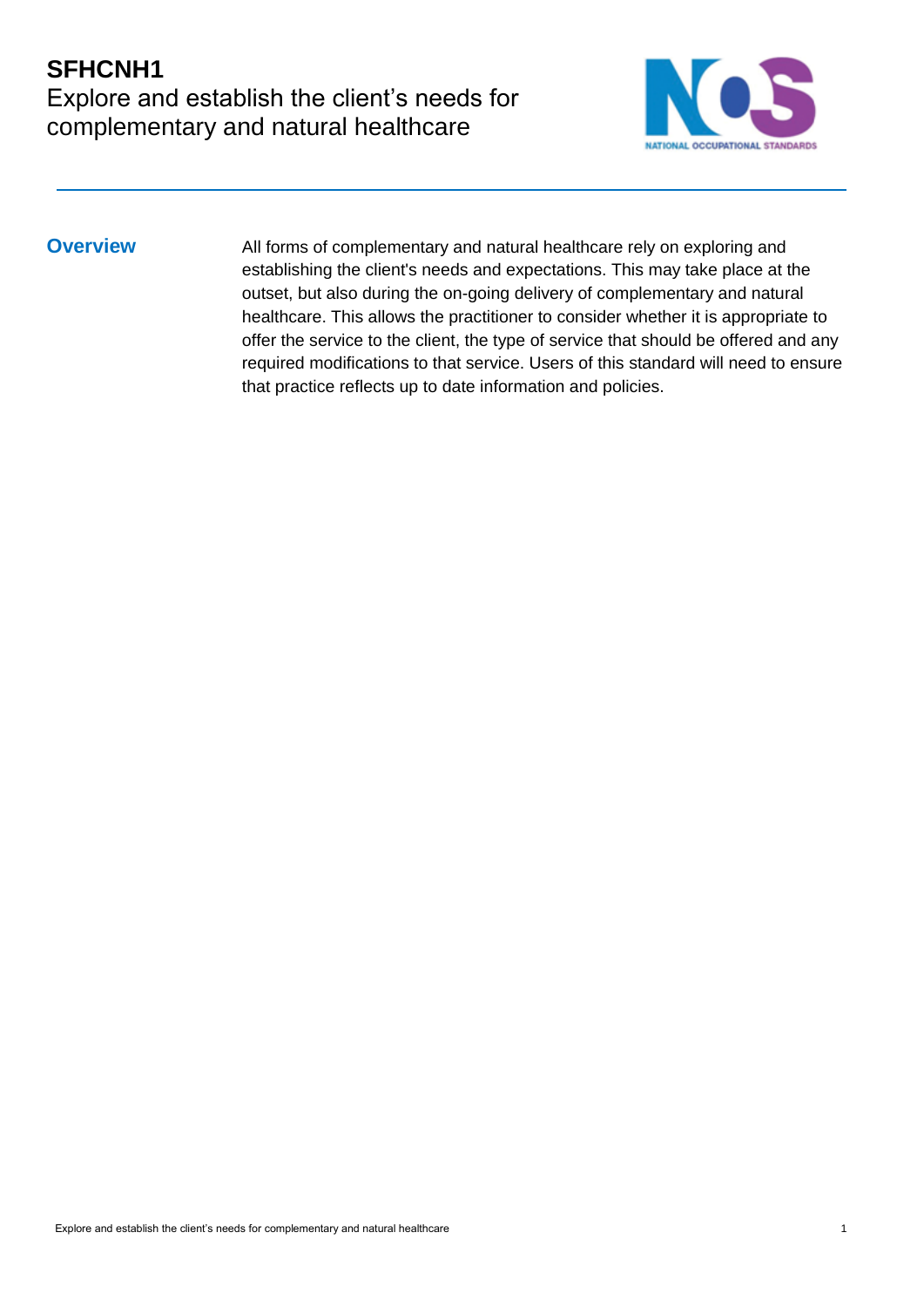Explore and establish the client's needs for complementary and natural healthcare

### **Performance criteria**

- *You must be able to:* P1 evaluate requests for complementary and natural healthcare and take the appropriate action
	- P2 explain the nature of the service and fee structures to the client
	- P3 provide an appropriate and safe environment for the service
	- P4 make clients feel welcome and ensure they are as comfortable as possible
	- P5 discuss the client's needs and expectations, and ask relevant questions
	- P6 encourage the client to ask questions, seek advice and express any concerns
	- P7 establish the client's needs in a manner which encourages the effective participation of the client and meets their particular requirements
	- P8 determine any contra-indications or restrictions that may be present and take the appropriate action
	- P9 evaluate the information obtained and determine the appropriate action with the
	- P10 complete and maintain records in accordance with professional and legal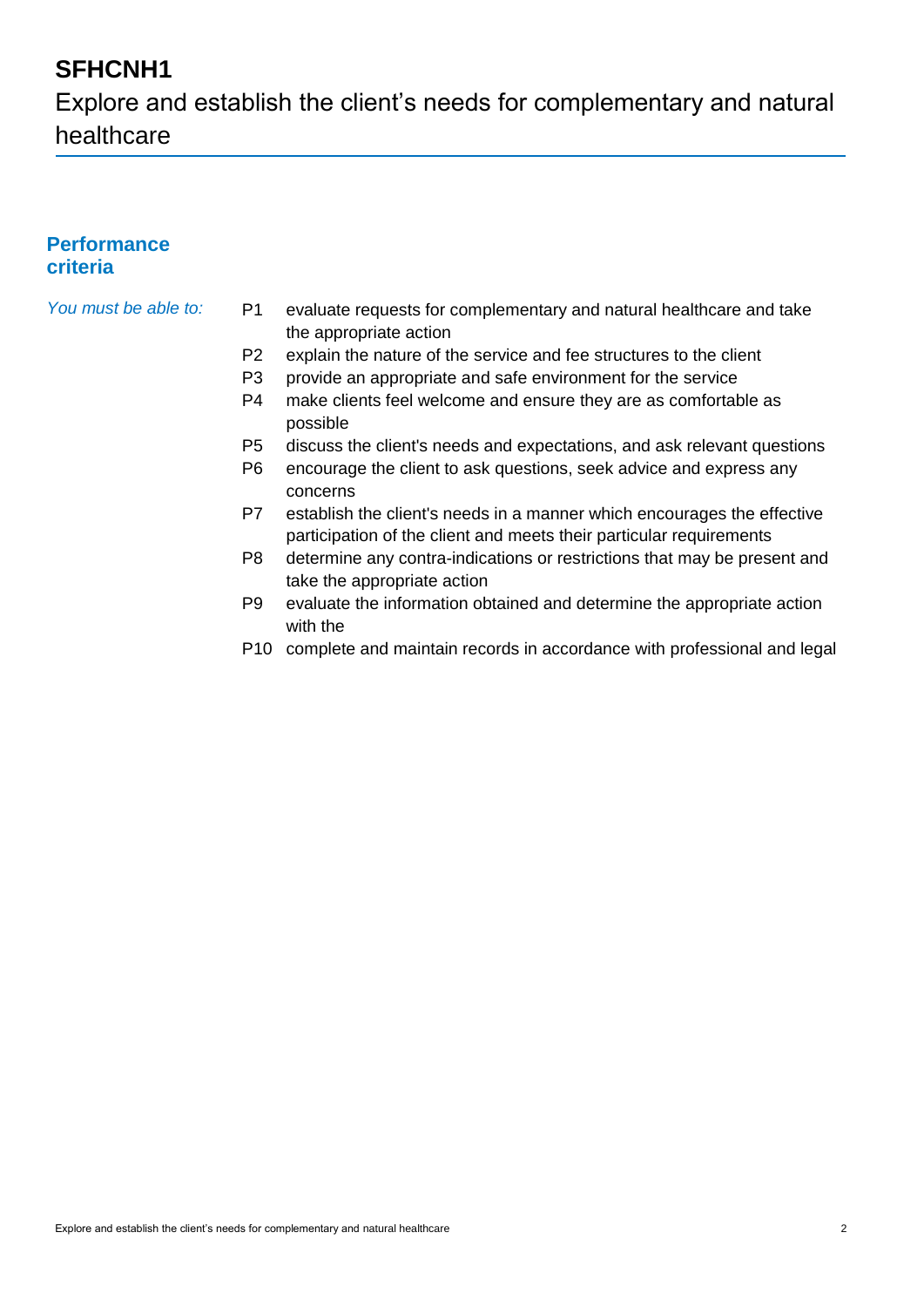Explore and establish the client's needs for complementary and natural healthcare

### **Knowledge and understanding**

*You need to know and understand:*

- K1 the concept of health and well-being that is consistent with the practice, principles and theory underlying your discipline
- K2 the nature of the service provided and fee structures
- K3 how the client's previous and present care may affect their health and well-being in relation to your discipline
- K4 how the psychological and emotional balance, as well as diet and lifestyle of the individual, can affect their health and well being
- K5 how the context in which people live affects their health and well-being
- K6 the importance of a suitable environment and making clients feel welcome
- K7 how to select and use different methods for exploring clients' needs
- K8 how to establish valid and reliable information about the client, and determine the priority of need, in order to plan the service
- K9 the potential risks (relevant to your discipline) of various courses of action for the client
- K10 how to work with clients to determine the appropriate actions
- K11 the appropriate actions to take to suit identified needs
- K12 the conditions for which the discipline is appropriate and those where it must be used with caution
- K13 how to recognise conditions for which your discipline is unsuitable and for which the client should seek advice from other sources
- K14 how to judge whether self-care procedure(s) relevant to your discipline are appropriate for the client
- K15 the anatomy, physiology and pathology relevant to your discipline
- K16 the procedures for record keeping in accordance with legal and professional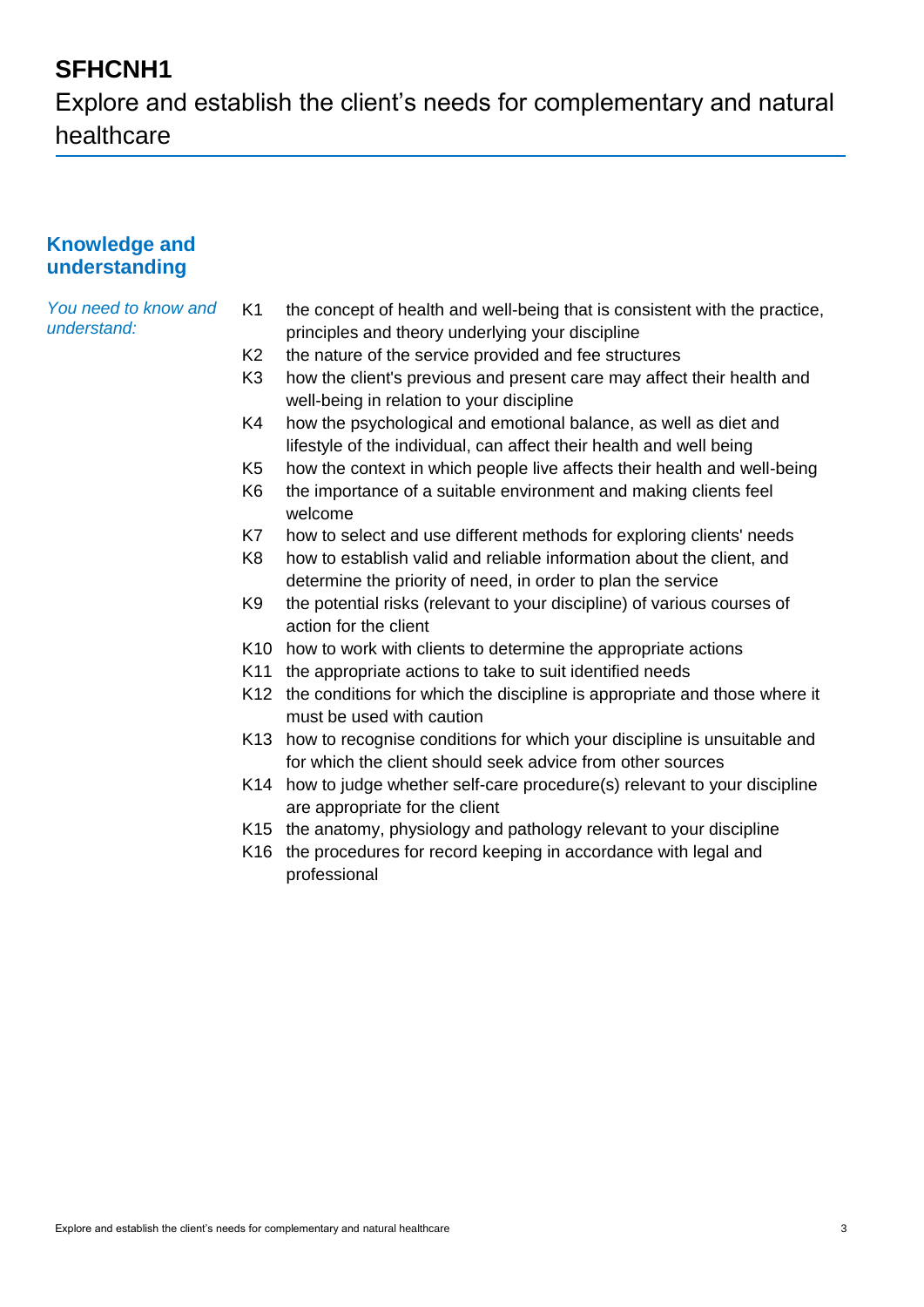Explore and establish the client's needs for complementary and natural healthcare

## **Additional Information**

**External links** This standard links with the following dimension within the NHS Knowledge and Skills Framework (October 2004):

Dimension: HWB6 Assessment and treatment planning

#### **Related Functions**

Principles of Good Practice